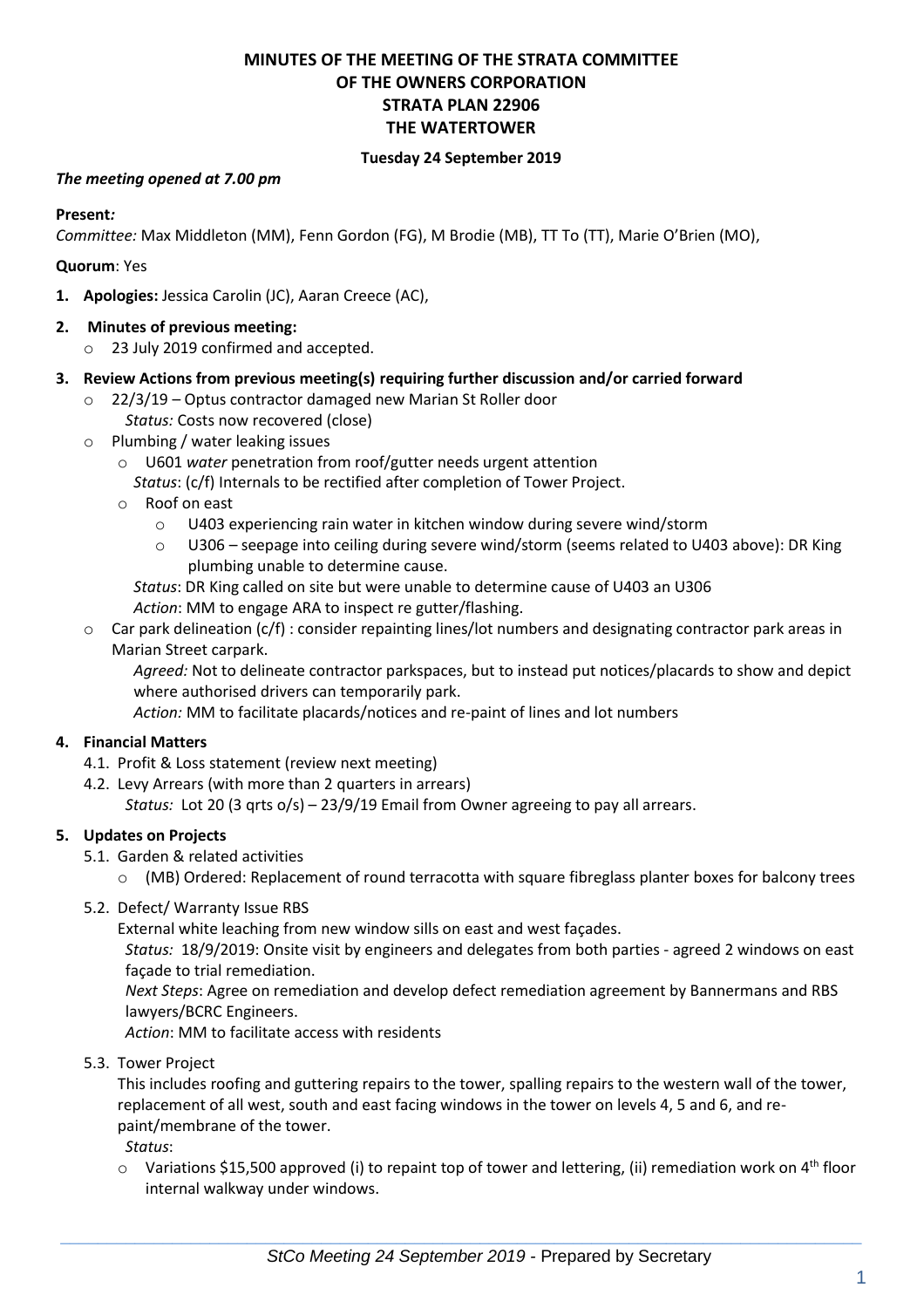- $\circ$  New round window (4<sup>th</sup> floor walkway) to be remeasured and replaced as this was not satisfactorily completed as requested by engineer BCRC.
- o MM to facilitate negotiations required with Vodafone/Optus to shutdown for periods for painting northern tower.
- 5.4. Lift Modernisation / Upgrade

*Status*:

- o 6/8/2019: Committee held meeting with Electra lift representative on site to discuss options and logistics.
- o Agreed major features. MM to communicate to Electra.
- o MM advised owners and residents of intended upgrade approximately June 2020 for 10 weeks. *Next steps*:
- $\circ$  Contract to be finalised with input sought from Bannermans and additional response from Electra MM to facilitate with input from MB & MO.
- $\circ$  Interior design to be progressed by Committee by visiting Electra Sales display office on 11/10/2019
- 5.5. CPSGlobal / VHA-Vodafone lease of rooftop space for the installation of mobile antennae*.*

*Status:* 

- $\circ$  Shroud build not finalised (door and roof o/s) but painting to match essentially completed.
- o Most initial configuration and work completed by various contractors from Optus, Vodafone, Huawei, SCS, Networx, ECM, and others. MM facilitating.

*Action:* MM to continue to chase up CPSGlobal /ensure Vodafone shroud and access hatch are completed

# 5.6. NBN

- *Status:* 
	- $\circ$  MM facilitated numerous contractors in the establishment of much equipment installed in the ground floor electrical room, cabling from the street, and new power boards, overrides, etc.
	- o NBN now internally operational
- 5.7. Mirvac/Council post-dilapidation report (relating to road works)

*Status:*

- o MM facilitated inspections on 15 and 16 August.
- o Awaiting report from Mirvac
- 5.8. Transport NSW proposed station accessibility upgrade.

*Status/Ongoing:*

- o MM/MO/MB and others are members of Reconnect Redfern group meeting regularly and pursuing other design options together with opinions/inputs from SMEs/stakeholders for presentation to TfNSW.
- MM/MB attending ongoing stakeholder meetings.

# **6. Building Management & Maintenance**

- 6.1. Plumbing / water leaking issues
	- o U404 *water* penetration from roof into west facing bedroom above window
	- *Action*: MM to arrange for ARA to inspect when checking roof for other leaks
- 6.2. Window Cleaning

*Agreed:* not to proceed at this point but to keep on watching brief. Review in December based on completion of (or not) of window defect remedial work/scaffolding.

# **7. Strata Administration & Compliance**

7.1. Annual Fire Safety Statement

*Status:* 

- $\circ$  3<sup>rd</sup> party certifier (from Wormald) engaged to inspect and report
- o Certifier's report shows a number of defects (tagged 'essential', 'recommended' and 'observations') that need to be considered.
- o AFSS statement certified (on basis that the Owners Corporation action the report within one year)
- o 23/8/2019 AFSS issued to Sydney City Council

*Note:* The defect items were not previously identified in past years and some of the essential items will be costly to remediate.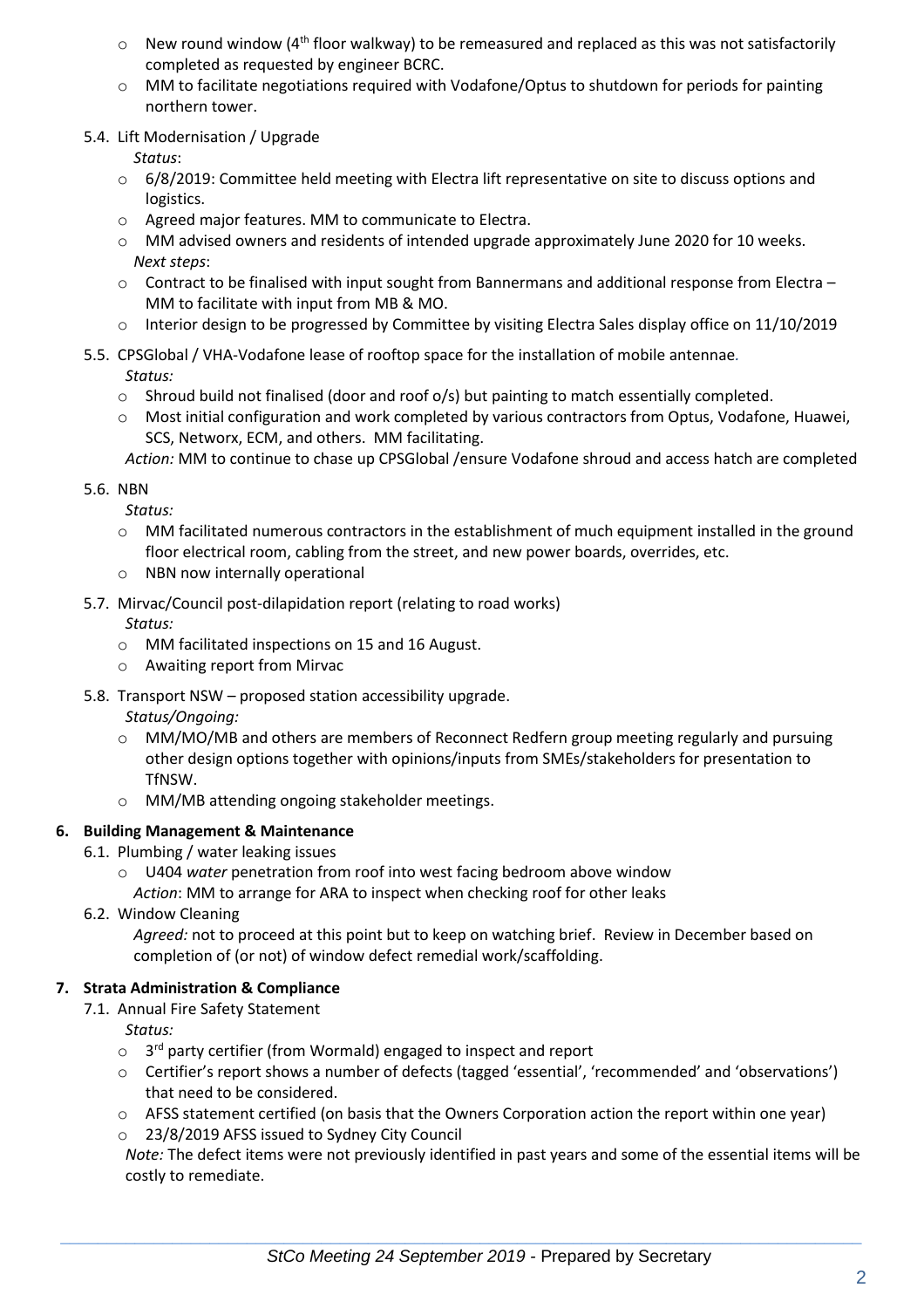*Action:* MM to commence seeking quotes and/or facilitate work to progress the remediation of 'essential' and recommended items.

# **8. Other incidents/activities/complaints, etc.**

- 8.1. U315 kitchen appliance fire alerted by smoke detector heard from passer-by resident. Fire brigade attended when back-to-base smoke detector was triggered by smoke in common area. *Discussion*: need to remind residents about smoke detectors which will now be subject to annual compliance checking.
	- *Action*: MM to issue notice to owners and tenants.
- 8.2. U110 reported smoking continuing to be observed in stairwells in defiance of by-law Action: MM to review means to deter
- 8.3. U110 reported noise vibrations *Note*: MM was unable to determine source (close)
- 8.4. U5 reported Rosehill roller door needing service

*Action:* MM to request contractor to attend on next visit

# **9. Inward correspondence received (not previously covered or in pipeline) requiring review/decisions/noting**

- o U111 re replacement of air-conditioning confirmed
- o U210 kitchen upgrade confirmed

### **10. Other New Business**

**11. Next meetings:** 

o Strata Committee re lift upgrade: 6/8/2019

### *The meeting closed at 8.45pm*

 $\_$  , and the set of the set of the set of the set of the set of the set of the set of the set of the set of the set of the set of the set of the set of the set of the set of the set of the set of the set of the set of th